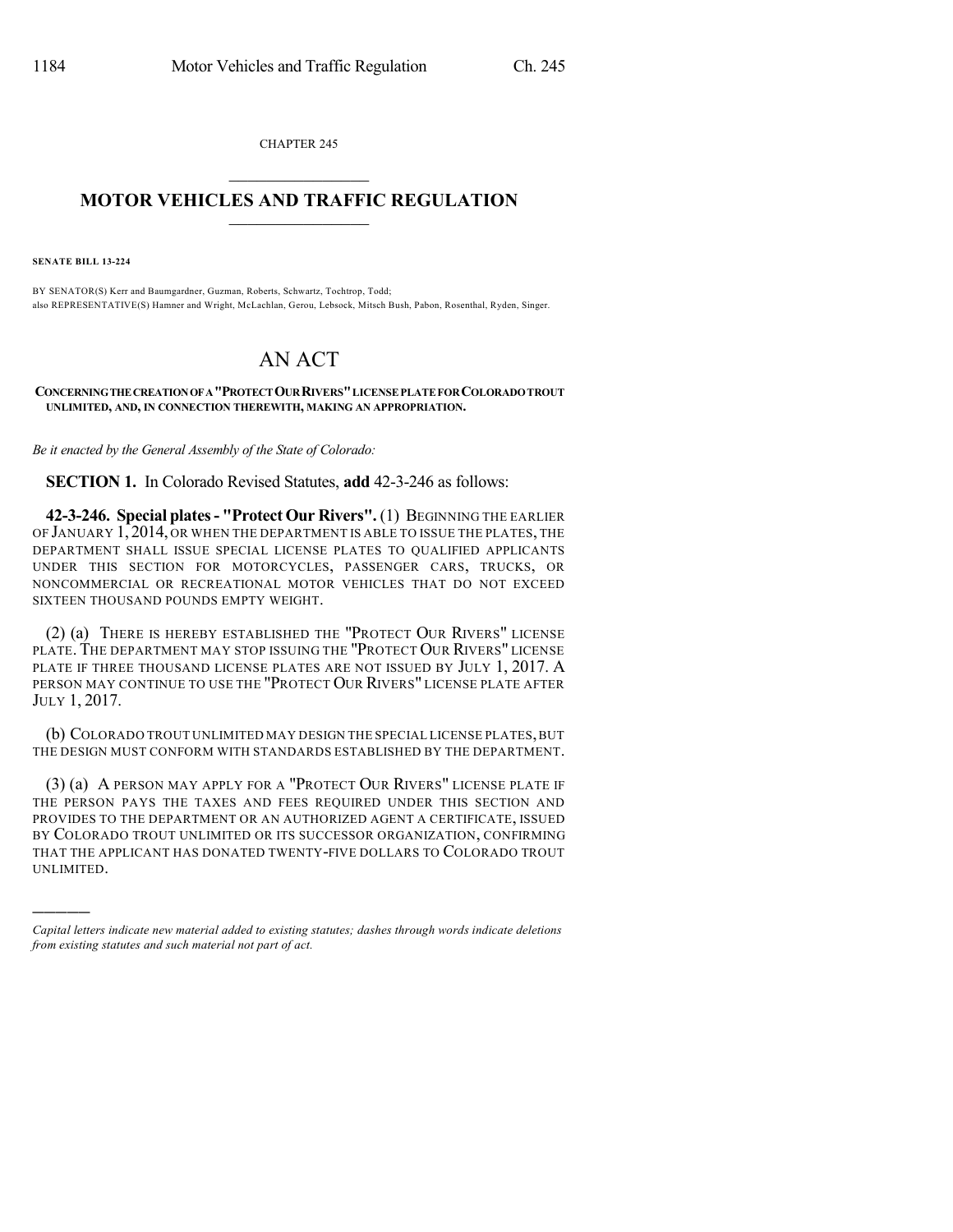(b) COLORADO TROUT UNLIMITED SHALL FILE WITH THE DEPARTMENT AN ANNUAL STATEMENT VERIFYING THAT IT IS A NONPROFIT ORGANIZATION UNLESS THE DEPARTMENT STOPS ISSUING THE LICENSE PLATE PURSUANT TO PARAGRAPH (a) OF SUBSECTION (2) OF THIS SECTION.

(c) COLORADO TROUT UNLIMITED SHALL NOT USE ANY MONEYS FROM A DONATION MADE UNDER PARAGRAPH (a) OF THIS SUBSECTION (3)FOR LITIGATION OR LOBBYING.

(4) THE AMOUNT OF THE TAXES AND FEES FOR SPECIAL LICENSE PLATES UNDER THIS SECTION ARE THE SAME AS THE AMOUNT OF THE TAXES AND FEES FOR REGULAR MOTOR VEHICLE LICENSE PLATES; EXCEPT THAT THE DEPARTMENT SHALL COLLECT A ONE-TIME FEE OF TWENTY-FIVE DOLLARS FOR ISSUANCE OR REPLACEMENT OF EACH LICENSE PLATE.THE DEPARTMENT SHALL TRANSMIT THE ADDITIONAL ONE-TIME FEE TO THE STATE TREASURER,WHO SHALL CREDIT THE FEE TO THE HIGHWAY USERS TAX FUND CREATED IN SECTION 43-4-201, C.R.S.

(5) AN APPLICANT MAY APPLY FOR PERSONALIZED "PROTECT OUR RIVERS" LICENSE PLATES. UPON PAYMENT OF THE ADDITIONAL FEE REQUIRED BY SECTION 42-3-211 (6) (a) FOR PERSONALIZED LICENSE PLATES, THE DEPARTMENT MAY ISSUE THE PLATES IF THE APPLICANT COMPLIES WITH SECTION 42-3-211. IF AN APPLICANT HAS EXISTING PERSONALIZED LICENSE PLATES FOR A MOTOR VEHICLE, THE APPLICANT MAY TRANSFER THE COMBINATION OF LETTERS OR NUMBERS TO A NEW SET OF "PROTECTOUR RIVERS"LICENSE PLATES FOR THE VEHICLE UPON PAYING THE FEE REQUIRED BY SECTION 42-3-211 (6) (a) AND UPON TURNING IN THE EXISTING PLATES TO THE DEPARTMENT. A PERSON WHO HAS OBTAINED PERSONALIZED "PROTECT OUR RIVERS" LICENSE PLATES UNDER THIS SUBSECTION (5) SHALL PAY THE ANNUAL FEE IMPOSED BY SECTION  $42-3-211$  (6) (b) FOR RENEWAL OF THE PERSONALIZED PLATES. THE FEES UNDER THIS SUBSECTION  $(5)$  are in addition to ALL OTHER APPLICABLE TAXES AND FEES.

**SECTION 2.** In Colorado Revised Statutes, **amend** 42-3-312 as follows:

**42-3-312. Special license plate surcharge.** In addition to any other fee imposed by this article, an applicant for a special license plate created by rule in accordance with section 42-3-207, asthe section existed when the plate was created, or license plates issued pursuant to sections 42-3-211 to 42-3-218, sections 42-3-221 to 42-3-234, and sections 42-3-237 to 4<del>2-3-245</del> 42-3-246 shall pay an issuance fee of twenty-five dollars; except that the fee is not imposed on special license plates exempted from additional fees for the issuance of a military special license plate by section 42-3-213 (1) (b) (II). The department shall transfer the fee to the state treasurer, who shall credit it to the licensing services cash fund created in section 42-2-114.5.

**SECTION 3. Appropriation.** (1) In addition to any other appropriation, there is hereby appropriated, out of any moneys in the Colorado state titling and registration account of the highway users tax fund created in section 42-1-211 (2), Colorado Revised Statutes, not otherwise appropriated, to the department of revenue, for the fiscal year beginning July 1, 2013, the sum of \$2,972, or so much thereof as may be necessary, to be allocated to the information technology division